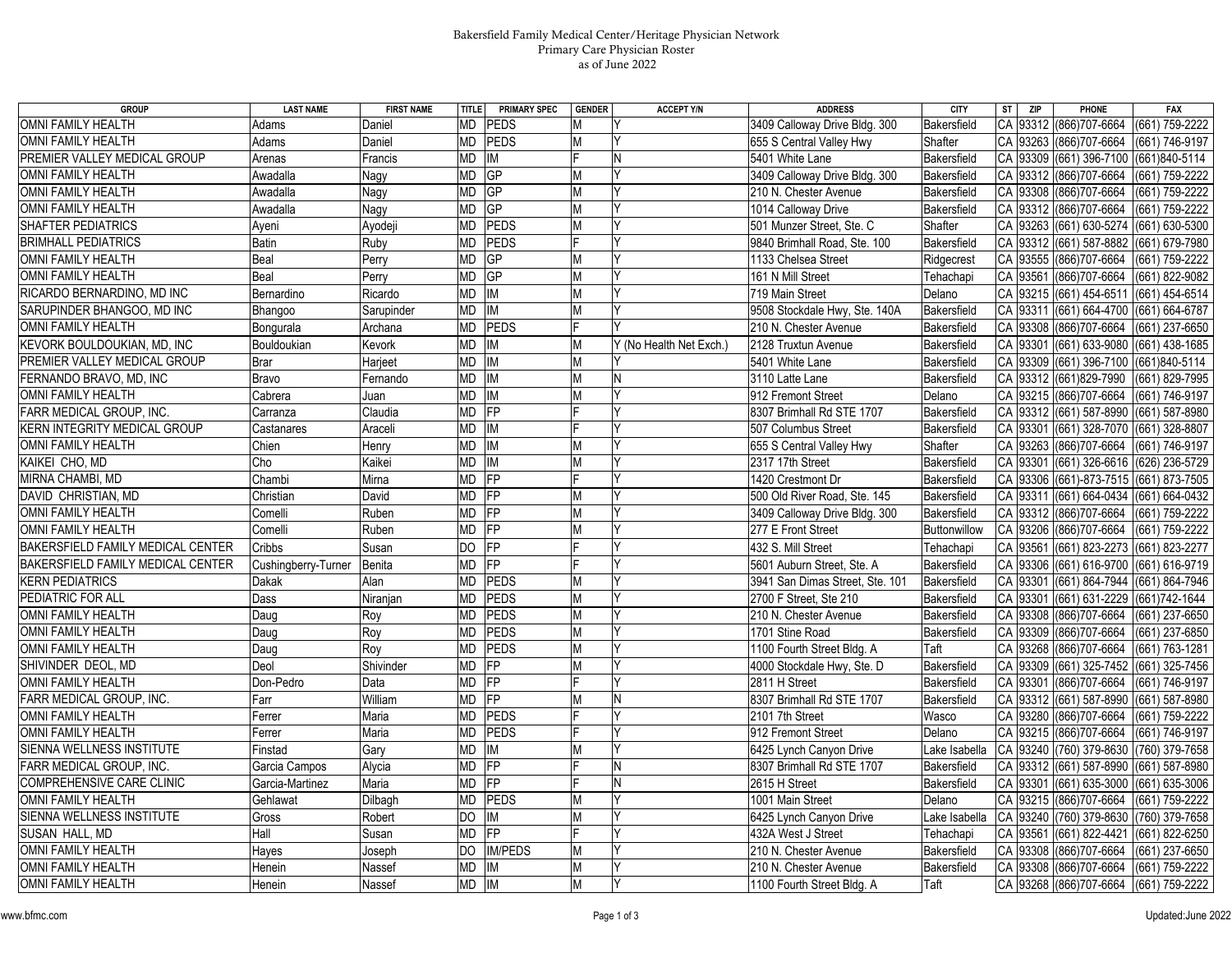## Bakersfield Family Medical Center/Heritage Physician Network Primary Care Physician Roster as of June 2022

| OMNI FAMILY HEALTH                     | Henein         | Nassef             | MD IM                    |                 | M |   | 525 Roberts Lane              | Bakersfield   |     |          | CA 93308 (866) 707-6664                | (661) 759-2222 |
|----------------------------------------|----------------|--------------------|--------------------------|-----------------|---|---|-------------------------------|---------------|-----|----------|----------------------------------------|----------------|
| OMNI FAMILY HEALTH                     | Hughes         | Kelly              | DO                       | <b>PEDS</b>     |   |   | 161 N Mill Street             | Tehachapi     | CA  | 93561    | (866) 707-6664                         | (661) 822-9082 |
| OMNI FAMILY HEALTH                     | dea            | Lilith Bess        | MD                       | PEDS            |   |   | 4600 Panama Lane Ste. 102B    | Bakersfield   | CA  | 93313    | (866) 707-6664                         | (661) 630-7750 |
| <b>OMNI FAMILY HEALTH</b>              | dea            | <b>Lilith Bess</b> | MD                       | PEDS            |   |   | 1001 Main Street              | Delano        |     |          | CA 93215 (866) 707-6664                | (661) 759-2222 |
| VANGUARD MEDICAL CORPORATION           | Kim            | Jae                | МD                       | IM              | M |   | 565 Kern Street               | Shafter       | CA  | 93263    | (661) 746-4937                         | (855) 200-2829 |
| <b>OMNI FAMILY HEALTH</b>              | Kumar          | Parshotam          | MD                       | <b>PEDS</b>     | M |   | 912 Fremont Street            | Delano        | СA  | 93215    | (866) 707-6664                         | (661) 746-9197 |
| OMNII FAMILY HEALTH                    | .agunda        | Jose               | МD                       | <b>PEDS</b>     | M |   | 1100 Fourth Street Bldg. A    | Taft          | CA  | 93268    | (866) 707-6664                         | (661) 763-1281 |
| BAKERSFIELD FAMILY MEDICAL CENTER      | ee.            | Ju Hwan            | MD                       | <b>IM</b>       | М | N | 4580 California Avenue        | Bakersfield   | CA  | 93309    | (661) 327-4411                         | (661)846-4507  |
| <b>OMNI FAMILY HEALTH</b>              | Lopez-Aguado   | Jorge              | МD                       | PEDS            | М |   | 1001 Main Street              | Delano        |     | CA 93215 | (866) 707-6664                         | (661) 759-2222 |
| KERN VALLEY HEALTHCARE DISTRICT        | opez.          | Sarah              | DO                       | <b>IFP</b>      |   | N | 4300 Birch Street             | ake Isabella  | CA  | 93240    | (760) 379-1791                         | (760) 379-1793 |
| <b>OMNI FAMILY HEALTH</b>              | McLemore       | Christine          | DO                       | FP              |   |   | 161 N Mill Street             | Tehachapi     | CA  | 93561    | (866) 707-6664                         | (661) 822-9082 |
| OMNI FAMILY HEALTH                     | McLemore       | Christine          | <b>DO</b>                | $\overline{FP}$ |   |   | 1133 N Chelsea Street         | Ridgecrest    | CA  | 93555    | (866) 707-6664                         | (661) 759-2222 |
| OMNI FAMILY HEALTH                     | Mehretab-Roman | Yohanna Angeles    | MD                       | <b>PEDS</b>     |   |   | 1001 Main Street              | Delano        | CA  | 93215    | (866) 707-6664                         | (661) 759-2222 |
| <b>OMNI FAMILY HEALTH</b>              | Merrill        | Neloufa            | MD                       | <b>PEDS</b>     |   |   | 210 N. Chester Avenue         | Bakersfield   | CA  | 93308    | (866) 707-6664                         | (661) 237-6650 |
| OMNI FAMILY HEALTH                     | Merrill        | Neloufa            | МD                       | <b>PEDS</b>     |   |   | 1014 Calloway Drive           | Bakersfield   | CA  | 93312    | (866) 707-6664                         | (661) 630-7630 |
| OMNI FAMILY HEALTH                     | Metter         | Debra              | DO                       | <b>PEDS</b>     |   |   | 210 N. Chester Avenue         | Bakersfield   | CA  | 93308    | (866) 707-6664                         | (661) 237-6650 |
| OMNI FAMILY HEALTH                     | Metter         | Debra              | DO                       | <b>PEDS</b>     |   |   | 655 S Central Valley Hwy      | Shafter       |     | CA 93263 | (866) 707-6664                         | (661) 746-9197 |
| <b>KERN VALLEY HEALTHCARE DISTRICT</b> | Mongar         | Samatha            | DO                       | <b>IM</b>       |   |   | 4300 Birch Street             | Lake Isabella | CA  | 93240    | (760) 379-1791                         | (760) 379-1793 |
| VANGUARD MEDICAL CORPORATION           | Moon           | Jong               | MD                       | GP              | M |   | 565 Kern Street               | Shafter       | СA  | 93263    | (661) 746-4937                         | (855) 200-2829 |
| VANGUARD MEDICAL CORPORATION           | Moon           | Jong               | ИD                       | <b>GP</b>       | М |   | 845 7th Street                | Wasco         | СA  | 93280    | (661) 459-1000                         | (855) 200-2829 |
| OMNI FAMILY HEALTH                     | Munnainathan   | Parthiban          | MD                       | <b>FP</b>       | M |   | 1701 Stine Road               | Bakersfield   | CA  | 93309    | (866) 707-6664                         | (661) 237-6850 |
| <b>OMNI FAMILY HEALTH</b>              | Munnainathan   | Parthiban          | MD                       | <b>FP</b>       | M |   | 21138 Paso Robles Hwy         | Lost Hills    | C A | 93249    | (866) 707-6664                         | (661) 797-2675 |
| ONYINYE OKEZIE, MD                     | Okezie         | Onyinye            | MD                       | PEDS            |   |   | 500 Old River Road, Ste. 110  | Bakersfield   |     | CA 93311 | (661) 370-0777                         | (661) 654-8366 |
| OMNI FAMILY HEALTH                     | Park           | Young              | MD                       | <b>FP</b>       | M | γ | 4600 Panama Lane Ste. 102B    | Bakersfield   | CA  | 93313    | (866) 707-6664                         | (661) 630-7750 |
| <b>OMNI FAMILY HEALTH</b>              | Park           | Young              | ИD                       | $\overline{F}$  | M |   | 1014 Calloway Drive           | Bakersfield   | CA  |          | 93312 (866) 707-6664                   | (661) 630-7630 |
| <b>OMNI FAMILY HEALTH</b>              | Park           | Young              | MD                       | $\overline{FP}$ | M |   | 4131 Ming Avenue              | Bakersfield   |     | CA 93309 | (866) 707-6664                         | (661) 237-6850 |
| VANGUARD MEDICAL CORPORATION           | Park           | Chan               | MD                       | <b>FP</b>       | M |   | 565 Kern Street               | Shafter       | СA  |          | 93263 (661) 746-4937                   | (855) 200-2829 |
| VANGAURD MEDICAL CORPORATION           | Park           | Chan               | MD                       | <b>FP</b>       | M |   | 845 7th Street                | Wasco         | СA  | 93280    | (661) 459-1000                         | (855) 200-2829 |
| VANGAURD MEDICAL CORPORATION           | Park           | Chan               | ИD                       | FP              | M |   | 500 Old River Road, Suite 250 | Bakersfield   | CA  | 93311    | (661) 459-1010                         | (855) 200-2829 |
| COMPREHENSIVE CARE CLINIC              | Patel          | Raju               | ИD                       | IM              | M |   | 2615 H Street                 | Bakersfield   | CA  | 93301    | $(661) 635-3000$                       | (661) 635-3006 |
| <b>OMNI FAMILY HEALTH</b>              | Perni          | Niharika           | ИD                       | $\overline{F}$  |   |   | 4131 Ming Avenue              | Bakersfield   | СA  | 93309    | (866) 707-6664                         | (661) 237-6850 |
| <b>OMNI FAMILY HEALTH</b>              | Rao            | Anuradha           | MD                       | <b>PEDS</b>     |   |   | 525 Roberts Lane              | Bakersfield   | CA  | 93308    | (866) 707-6664                         | (661) 215-2349 |
| PREMIER VALLEY MEDICAL GROUP           | Radhakridhnan  | Vivek              | МD                       | <b>IM</b>       | M |   | 5401 White Lane               | Bakersfield   | CA  | 93309    | (661) 396-7100                         | (661)840-5114  |
| BAKERSFIELD FAMILY MEDICAL CENTER      | <b>Riggs</b>   | Peyton             | DO.                      | <b>IFP</b>      | M |   | 432 S. Mill Street            | Tehachapi     | CA  | 93561    | (661) 823-2273                         | (661) 823-2277 |
| <b>OMNI FAMILY HEALTH</b>              | Rizk           | Magued             | МD                       | <b>FP</b>       | М |   | 2101 7th Street               | Wasco         | CA  | 93280    | (866) 707-6664                         | (661) 759-2222 |
| BAKERSFIELD FAMILY MEDICAL CENTER      | Rudraraju      | Chandrakala        | MD                       | FP              |   |   | 4580 California Avenue        | Bakersfield   | CA  | 93309    | (661) 327-4411                         | (661) 846-4936 |
| BAKERSFIELD FAMILY MEDICAL CENTER      | Santos         | Maria              | МD                       | PEDS            |   | Υ | 4580 California Avenue        | Bakersfield   | CA  |          | 93309 (661) 327-4411                   | (661) 846-4575 |
| <b>BRIMHALL PEDIATRICS</b>             | Santos-Senar   | Belinda            | MD                       | <b>PEDS</b>     |   |   | 9840 Brimhall Road, Ste. 100  | Bakersfield   | CA  |          | 93312 (661) 587-8882                   | (661) 679-7980 |
| NADIM SARKIES, MD                      | Sarkies        | Nadim              | MD                       | <b>IM</b>       | M |   | 2001 F St.                    | Bakersfield   |     | CA 93301 | $(661)$ 325-7000                       | (661) 325-7050 |
| OMNI FAMILY HEALTH                     | Sarva          | Ramya              | МD                       | <b>FP</b>       |   |   | 1014 Calloway Drive           | Bakersfield   | CA  | 93312    | (866) 707-6664                         | (661) 759-2222 |
| OMNI FAMILY HEALTH                     | Sarva          | Ramya              | $\overline{\mathsf{MD}}$ | <b>IFP</b>      |   |   | 4131 Ming Avenue              | Bakersfield   | CA  | 93309    | (866) 707-6664                         | (661) 759-2222 |
| OMNI FAMILY HEALTH                     | Schauf         | Victoria           | МD                       | PEDS            |   |   | 1133 N Chelsea Street         | Ridgecrest    |     |          | CA 93555 (866) 707-6664                | (661) 759-2222 |
| OMNI FAMILY HEALTH                     | Schauf         | Victoria           | МD                       | PEDS            |   |   | 161 N Mill Street             | Tehachapi     |     | CA 93561 | (866) 707-6664                         | (661) 822-9082 |
| <b>BRIMHALL PEDIATRICS</b>             | Senar          | Lyndon             | MD                       | <b>PEDS</b>     | M |   | 9840 Brimhall Road, Ste. 100  | Bakersfield   | CA  |          | 93312 (661) 587-8882                   | (661) 679-7980 |
| SAN MICHAEL PEDIATRICS, INC.           | Shafic         | Emad               | <b>MD</b>                | PEDS            | M |   | 3015 Calloway Drive, Ste. 12N | Bakersfield   |     | CA 93312 | (661) 587-6464                         | (661) 587-4692 |
| AMIT SHAH. MD                          | Shah           | Amit               | MD                       | <b>IM</b>       | M | Υ | 3550 Q Street, Ste. 106       | Bakersfield   | CA  | 93301    | (661) 326-0553                         | (661) 326-0586 |
| SHYI-TANG SHIUE, MD                    | Shiue          | Shyi-Tang          | MD                       | <b>IM</b>       |   |   | 1700 C Street                 | Bakersfield   |     |          | CA 93301 (661) 325-2640 (661) 327-0816 |                |